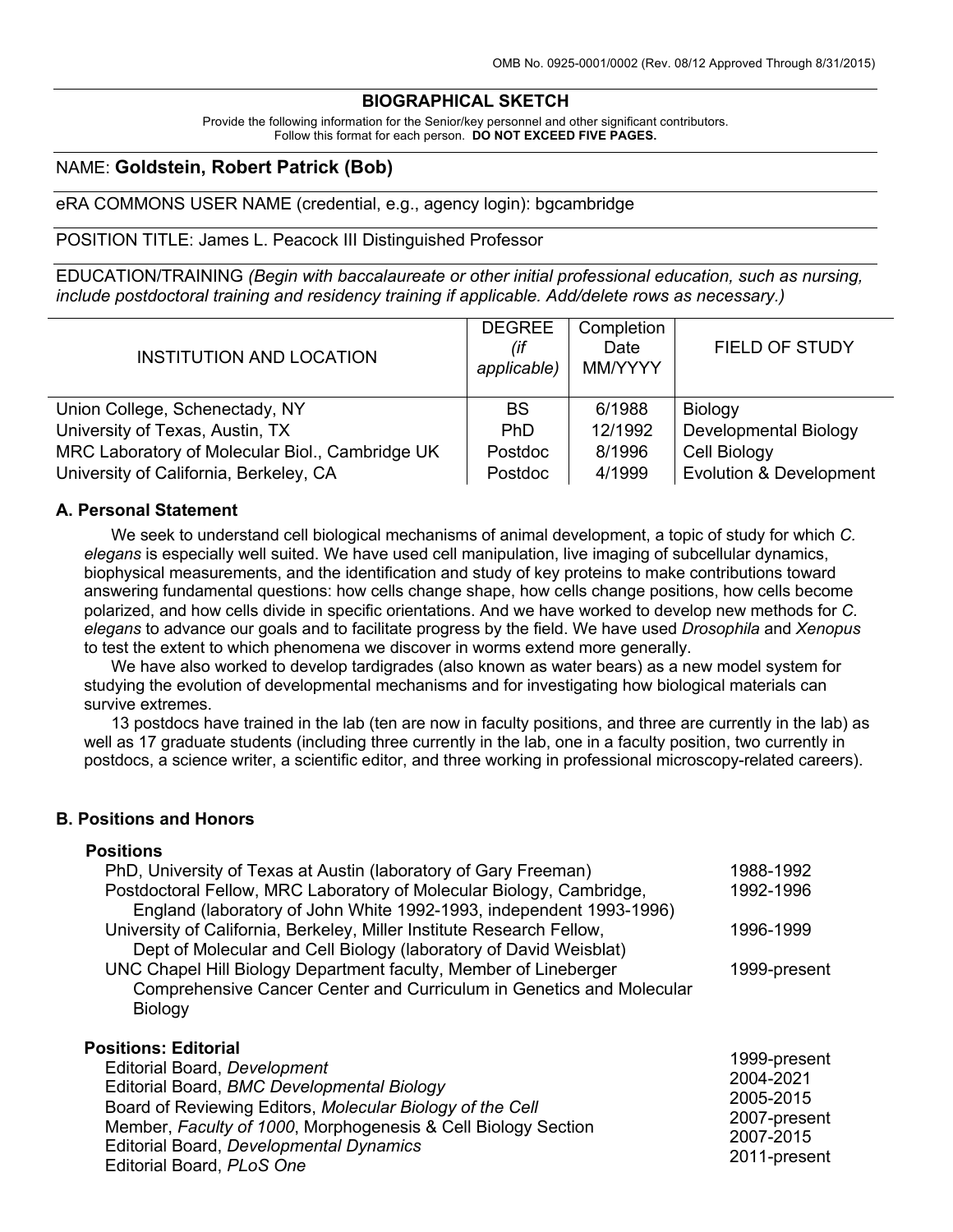| Associate Editor, Genetics<br>Editorial Board, Developmental Cell                                                                          | 2011-present<br>2019-present |
|--------------------------------------------------------------------------------------------------------------------------------------------|------------------------------|
| <b>Positions: Grant panels</b>                                                                                                             |                              |
| NIH study section CHHD-C                                                                                                                   | 2004                         |
| NSF Developmental Mechanisms and Evo/Devo Panels (four times)                                                                              | 2004-present                 |
| NIH study section NCF                                                                                                                      | 2005, 2006                   |
| NIH study section DEV-1                                                                                                                    | 2004, 2011, 2015             |
| <b>Positions: Professional Service</b>                                                                                                     |                              |
| Program Committee, ASCB Annual Meeting                                                                                                     | 2009                         |
| Co-Organizer, Santa Cruz Developmental Biology Meeting                                                                                     | 2012                         |
| Co-Organizer, ASCB subgroup meeting on Cell Biology of Morphogenesis                                                                       | 2014                         |
| <b>MBL Physiology Summer Course Faculty</b>                                                                                                | 2014, 2015                   |
| <b>MBL Embryology Summer Course Faculty</b>                                                                                                | 2016-present                 |
| ASCB Minisymposium Co-Chair, Multicellular Interactions, Tissues, and<br>Development                                                       | 2016                         |
| Co-Organizer, ASCB subgroup meeting on Emerging Model Systems                                                                              | 2016, 2017                   |
| Advisory Board, Caenorhabditis Genetics Center                                                                                             | 2016-present                 |
| <b>ASCB Council</b>                                                                                                                        | 2017-2019                    |
| Mentoring to foster diversity, equity and inclusion in the field: C. elegans Community<br>Mentor Match Program and ASCB K99/MOSAIC Program | 2021-present                 |
| Pew Scholars National Advisory Committee                                                                                                   | 2022-present                 |
| <b>Honors</b>                                                                                                                              |                              |
| Pew Scholar                                                                                                                                | 2000-2004                    |
| March of Dimes Basil O'Connor Scholar                                                                                                      | 2000-2002                    |
| Hettleman Prize for Artistic and Scholarly Achievement, UNC Chapel Hill                                                                    | 2005                         |
| <b>Guggenheim Fellow</b>                                                                                                                   | 2007                         |
| Visiting Fellow, Clare Hall, Cambridge University                                                                                          | 2007                         |
| Elected Life Fellow of Clare Hall, Cambridge University                                                                                    | 2008                         |
| James L. Peacock III Distinguished Professor                                                                                               | 2016                         |
| Chapman Family Teaching Award at UNC Chapel Hill                                                                                           | 2018                         |

## **C. Contribution to Science**

**1. Cellular mechanisms of morphogenesis** *in vivo***.** Most of the lab currently works on understanding mechanisms of cell shape change driving morphogenesis. Our work has helped to establish *C. elegans* gastrulation as a useful model for dissecting cellular mechanisms of morphogenesis. We found that apical constriction drives internalization of the endoderm precursors in *C. elegans* gastrulation, and we have been working on understanding the subcellular mechanisms that lie at the heart of driving the relevant cell shape changes. We have used *Drosophila* and *Xenopus* at times to determine the extent to which what we discover in *C. elegans* is true more generally, and specifically in neural tube formation, which also involves apical constriction.

Roh-Johnson M, Shemer G, Higgins CD, McClellan JH, Werts AD, Tulu US, Gao L, Betzig E, Kiehart DP, and B Goldstein. (2012) Triggering a Cell Shape Change by Exploiting Pre-Existing Actomyosin Contractions. *Science* 335:1232-1235. PMC3298882

Martin AC and B Goldstein (2014). Apical constriction: themes and variations on a cellular mechanism driving morphogenesis. *Development* 141:1987-98. PMC2875788

- Sullivan-Brown J, Tandon P, Bird KE, Dickinson DJ, Tintori SC, Heppert JK, Meserve JH, Trogden KP, Orlowski SK, Conlon FL, and Goldstein B (2016). Identifying regulators of morphogenesis common to vertebrate neural tube closure and *C. elegans* gastrulation. *Genetics* 202:123-139. PMC4701080
- Marston DJ, Higgins CD, Peters KA, Cupp TD, Dickinson DJ, Pani AM, Moore RP, Cox AH, Kiehart DP, and Goldstein B (2016). MRCK-1 drives apical constriction in *C. elegans* by linking developmental patterning to force generation. *Current Biology* 26:2079-2089. PMC4996705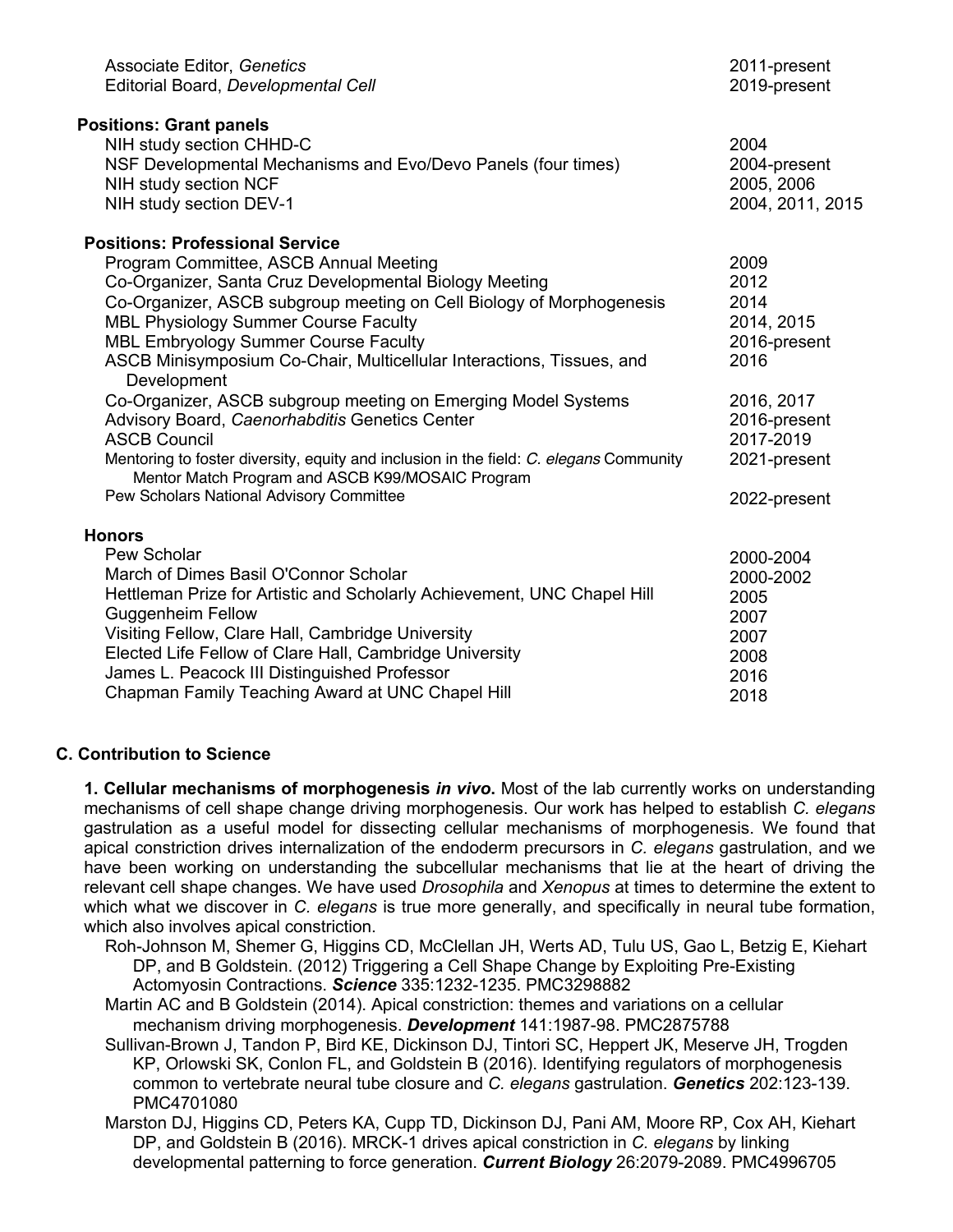**2. Developing tardigrades as a new animal model system.** I began studying tardigrades (also known as water bears) as a side project soon after setting up my lab at UNC in 1999. My initial goal was to explore whether tardigrades could be useful as a new model for studying the evolution of developmental patterning mechanisms. This goal was sparked by the then-recent discovery that *C. elegans* and *Drosophila* are much more closely related to each other than previously expected, both being members of the Ecdysozoa. I postulated that phyla closely related to these two animals could become valuable lab models, if organisms with a set of useful characteristics for study in the lab could be found. We have developed methods for studying gene function as well as genomic tools for this system. We have been using this system to study how developmental mechanisms evolve, and we reported on evidence that the compact body plan of tardigrades evolved by loss of a large body region, corresponding to the entire thorax and nearly the entire abdomen of *Drosophila*. We are also using these organisms to understand how biological materials can be made to survive some remarkable environmental extremes. We identified tardigrade genes required for surviving desiccation, and we found that some proteins encoded by these genes are also sufficient to promote the viability of other organisms.

- Gabriel WN, McNuff R, Patel SK, Gregory TR, Jeck WR, Jones CD, and B Goldstein (2007). The Tardigrade *Hypsibius dujardini*, a New Model for Studying the Evolution of Development. *Developmental Biology* 312:545-559. PMID:17996863
- Tenlen JR, S McCaskill, and B Goldstein (2013). RNA interference can be used to disrupt gene function in tardigrades. *Development Genes and Evolution* 223:171-181. PMC3600081
- Smith FW, Boothby TC, Giovannini I, Rebecchi L, Jockusch EL, and B Goldstein (2016). The compact body plan of tardigrades evolved by the loss of a large body region. *Current Biology* 26:224-229. PMID:26776737
- Boothby TC, Tapia H, Brozena AH, Piszkiewicz S, Smith AE, Giovanninni I, Rebecchi L, Pielak GJ, Koshland D, and B Goldstein (2017). Tardigrades use intrinsically disordered proteins to survive desiccation. *Molecular Cell* 65:975-984. PMID:28306513

**3. Development and use of CRISPR-based genome editing methods and other methods for** *C. elegans***.** To advance our efforts to use *C. elegans* to study cell biological mechanisms in development, we sought to insert fluorescent tags into genes at their endogenous loci, allowing 100% of a protein population to be tagged and its function in tagged form to be assessed *in vivo*. We did this by adapting Cas9/CRISPR-based methods to trigger homologous recombination in *C. elegans*. This work together with work from other *C. elegans* labs, and later streamlining of the methods, have revolutionized *C. elegans* genome engineering, making it possible to make essentially any genome edit, and rapidly typically in 2-3 weeks from conceiving of an edit to having the worms in hand. We use AddGene to share our plasmids openly with the field. To our knowledge, most *C. elegans* labs doing CRISPR-based genome engineering are using our methods (from Sept 2013 through Dec 2017, AddGene distributed 1,329 samples on our behalf). We have made use of these methods to assess best protein fluorophores for use in *in vivo* experiments. We will soon submit one more *C. elegans* methods manuscript, on new methods we developed for generating transgenes that can evade long-problematic germline silencing issues in *C. elegans*. We also developed methods for single-cell, single-molecule biochemistry (Dickinson et al., 2017). All of these methods advance our own research goals and also accelerate research by others.

- Dickinson DJ, JD Ward, DJ Reiner, and B Goldstein (2013). Engineering the *Caenorhabditis elegans* genome using Cas9-triggered homologous recombination. *Nature Methods* 10:1028-1034. PMC3905680
- Dickinson DJ, AM Pani, JK Heppert, CD Higgins, and B Goldstein (2015). Streamlined Genome Engineering with a Self-Excising Drug Selection Cassette. *Genetics* 200:1035-49. PMC4574250
- Dickinson DJ and B Goldstein (2016). CRISPR-based Methods for *C. elegans* Genome Engineering. *Genetics* 202:885-901. PMCID:PMC4788126
- Heppert JK, Dickinson DJ, Pani AM, Higgins CD, Steward A, Ahringer J, Kuhn JR, and B Goldstein (2016). Comparative assessment of fluorescent proteins for *in vivo* imaging in an animal model system. *Molecular Biology of the Cell*, 27:3385-3394. PMC5221575

**4. Cell polarization orchestrated by intercellular signaling.** I discovered *C. elegans* endoderm induction as a graduate student. My work helped develop *C. elegans* into a system in which isolated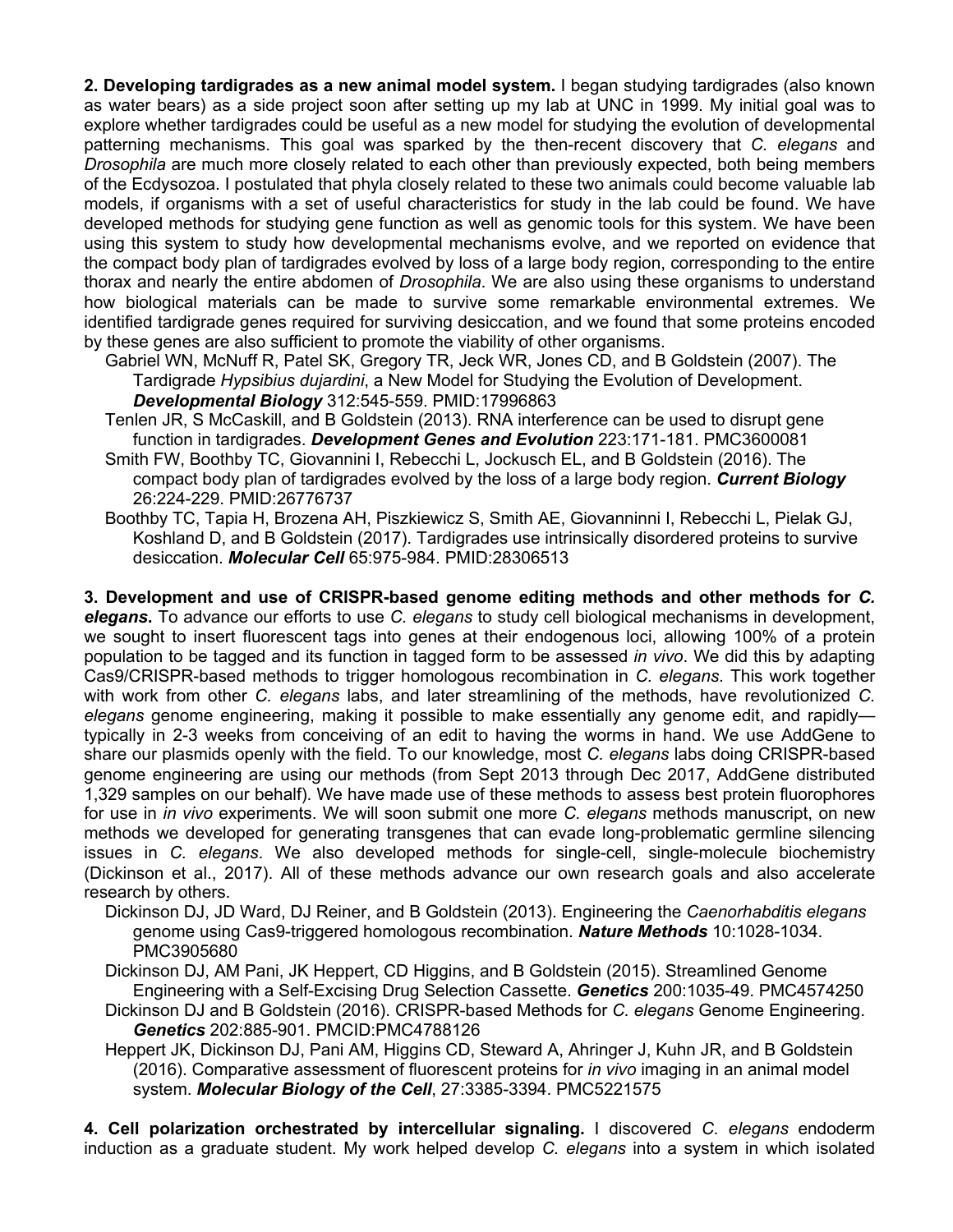cells manipulated *in vitro* could be used to study cell-cell interactions. I made use of methods for primary culture of embryonic cells (developed by Lois Edgar) to discover endoderm induction, and I discovered using *C. elegans* that cell-cell interactions can orient mitotic spindles. We continue to use cell manipulations together with modern tools to study the mechanistic bases for these phenomena. We found that Wnt signals can function as positional cues as cells become polarized, that Wnts can diffuse long distances, and we found a role for TPR-GoLoco proteins (LGN homologs) in mitotic spindle orientation by a cell-cell signal.

Goldstein B (1992). Induction of gut in *Caenorhabditis elegans* embryos. *Nature* 357: 255-257. PMID:1589023

- Goldstein B, H Takeshita, K Mizumoto, and H Sawa (2006) Wnt Signals Can Function as Positional Cues in Establishing Cell Polarity. *Developmental Cell* 10: 391-396. PMC2221774
- Heppert JK, Pani AM, Roberts AM, Dickinson DJ, and B Goldstein (2018). A CRISPR tagging-based screen reveals localized players in Wnt-directed asymmetric cell division. *Genetics* 208:1147- 1164. PMID:29348144
- Pani AM and B Goldstein (2018). Direct visualization of a native Wnt in vivo reveals that a long-range Wnt gradient forms by extracellular dispersal. *eLife* 7:e38325.

**5. Cell and embryo polarity.** As a postdoc I discovered that the antero-posterior axis of *C. elegans* is specified by the fertilizing sperm. This finding revealed that the unfertilized egg of *C. elegans* has no developmentally relevant asymmetries, and this and further work demonstrated that the sperm brings in components that orchestrate a cortical-cytoplasmic rearrangement. We have made use of this system to study how mitotic spindles become positioned asymmetrically in cells before stem cell-like divisions. We found that the spindle checkpoint serves a second role in addition to timing anaphase: it also times when the spindle shifts asymmetrically, by mechanisms that are not yet well understood. We have identified transcripts genome-wide that become enriched asymmetrically in daughter cells of the first cell division and of later divisions. Recently we developed an approach for biochemical analysis of protein complexes from single cells, and we used it to identify important, rapid regulation of Par protein complexes that enables anterior Par complexes to move with cortical flow.

Goldstein B and SN Hird (1996). Specification of the anteroposterior axis in *C. elegans*.

# *Development* 122: 1467-1474. PMID:8625834

Labbé J-C, E McCarthy, and B Goldstein (2004) The forces that position a mitotic spindle asymmetrically are tethered until after the time of spindle assembly. *Journal of Cell Biology* 167: 245-256. PMC2172534

Tintori SC, Osborne Nishimura E, Golden P, Lieb JD, and Goldstein B (2016). A transcriptional lineage of the early C. elegans embryo. *Developmental Cell*, 38:430-444. PMC4999266

Dickinson DJ, Schwaeger F, Pintard L, Gotta M, and B Goldstein (2017). A Single-Cell Biochemistry Approach Reveals PAR Complex Dynamics during Cell Polarization. *Developmental Cell* 42:416-434. PMC5575849

Link to NCBI My Bibliography:

https://www.ncbi.nlm.nih.gov/myncbi/browse/collection/40275253/?sort=date&direction=descending

## **D. Research Support**

## **Active**

NIH R35 GM134838 (PI: Goldstein) 1/1/20 - 12/31/24 Annual direct costs: \$250,000 *C. elegans* gastrulation: A model for understanding apical constriction mechanisms This is a MIRA grant and hence lacks Specific Aims. The project is using *C. elegans* gastrulation as a model for studying how cells change shape and internalize in embryos. The project also develops methods useful to these goals and to *C. elegans* researchers more generally.

NSF IOS 2028860 (PI: Goldstein) 8/15/20 - 7/31/25 Annual direct costs: \$166,417 Using Tardigrades and Other Animals to Investigate Adaptations to Extreme Stresses This grant was an Accomplishment-Based Renewal, awarded "for an investigator who has made